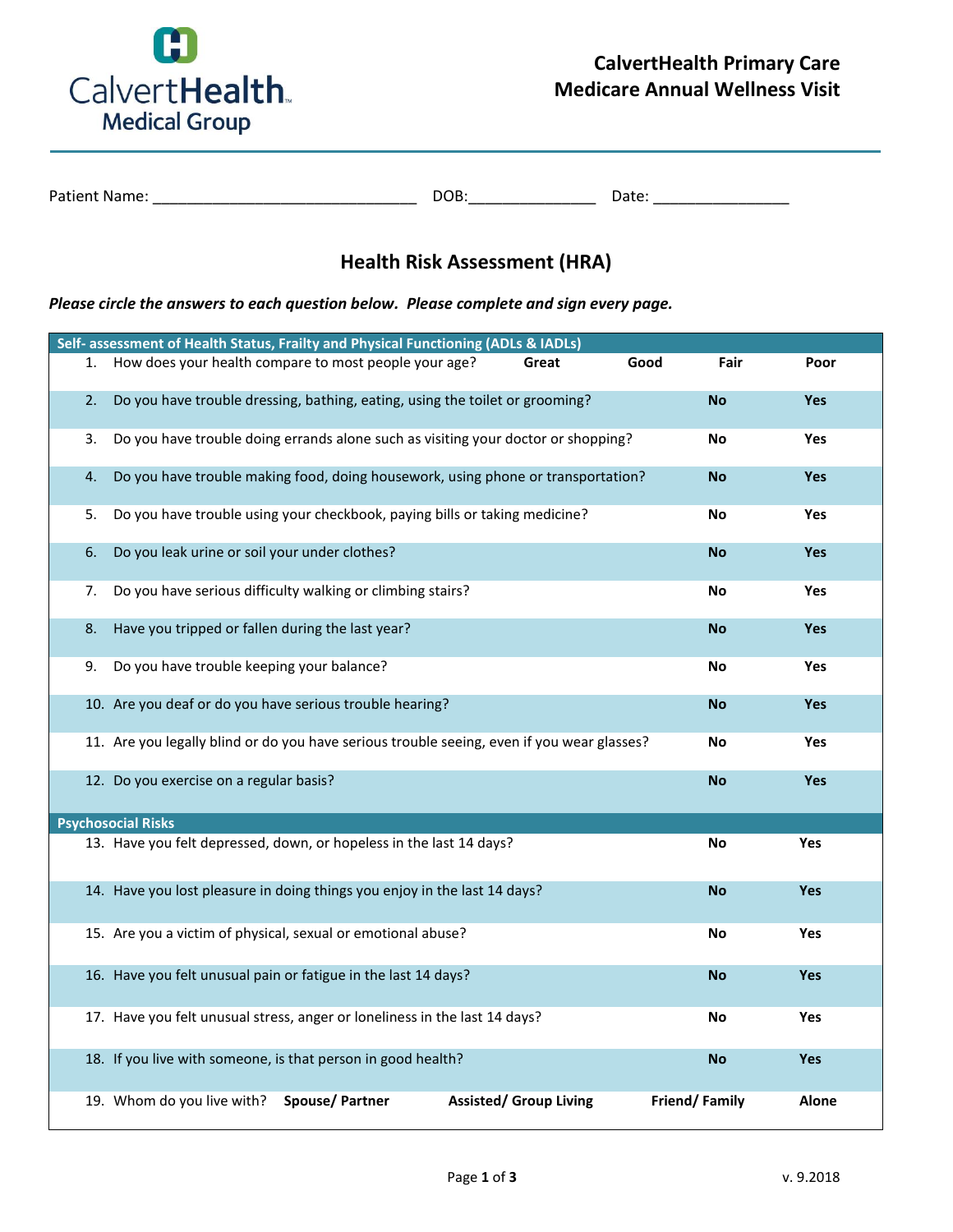

| <b>Behavioral Risks (Social, Nutrition, &amp; Safety)</b>                      |            |            |  |  |  |
|--------------------------------------------------------------------------------|------------|------------|--|--|--|
| 20. Do you drink alcohol, use tobacco or take illicit drugs?                   | No         | Yes        |  |  |  |
| 21. Are you sexually active?                                                   | <b>No</b>  | <b>Yes</b> |  |  |  |
| 22. Do you frequently use sugar, salt or eat fatty or fried foods?             | <b>No</b>  | Yes        |  |  |  |
| 23. Do you frequently eat fruits, vegetables, fiber and whole grains?          | <b>No</b>  | Yes        |  |  |  |
| 24. Do you take calcium or vitamin supplements?                                | No         | Yes        |  |  |  |
| 25. Have you seen a dentist during the last year?                              | <b>No</b>  | <b>Yes</b> |  |  |  |
| 26. Do you use a seat belt when riding in a vehicle?                           | No         | Yes        |  |  |  |
| 27. Do you have any safety concerns at home?                                   | <b>No</b>  | <b>Yes</b> |  |  |  |
| <b>Cognitive Impairment</b>                                                    |            |            |  |  |  |
| 28. Are you or is someone close to you concerned about your memory?            | No         | Yes        |  |  |  |
| 29. Do you have trouble concentrating, remembering things or making decisions? | <b>No</b>  | <b>Yes</b> |  |  |  |
| <b>Providers &amp; Suppliers</b>                                               |            |            |  |  |  |
| 30. Do you have other providers that give you care on a regular basis?         | No         | Yes        |  |  |  |
| 31. Does anyone else give you medical supplies on a regular basis?             | <b>No</b>  | <b>Yes</b> |  |  |  |
| 32. Do you have a medical power of attorney/ advanced directive?<br>No         | Don't Know | Yes        |  |  |  |

\*\*Please sign \*\*

**Patient Signature Date** 

**Medical Staff (Clinical Support or Provider) Date**